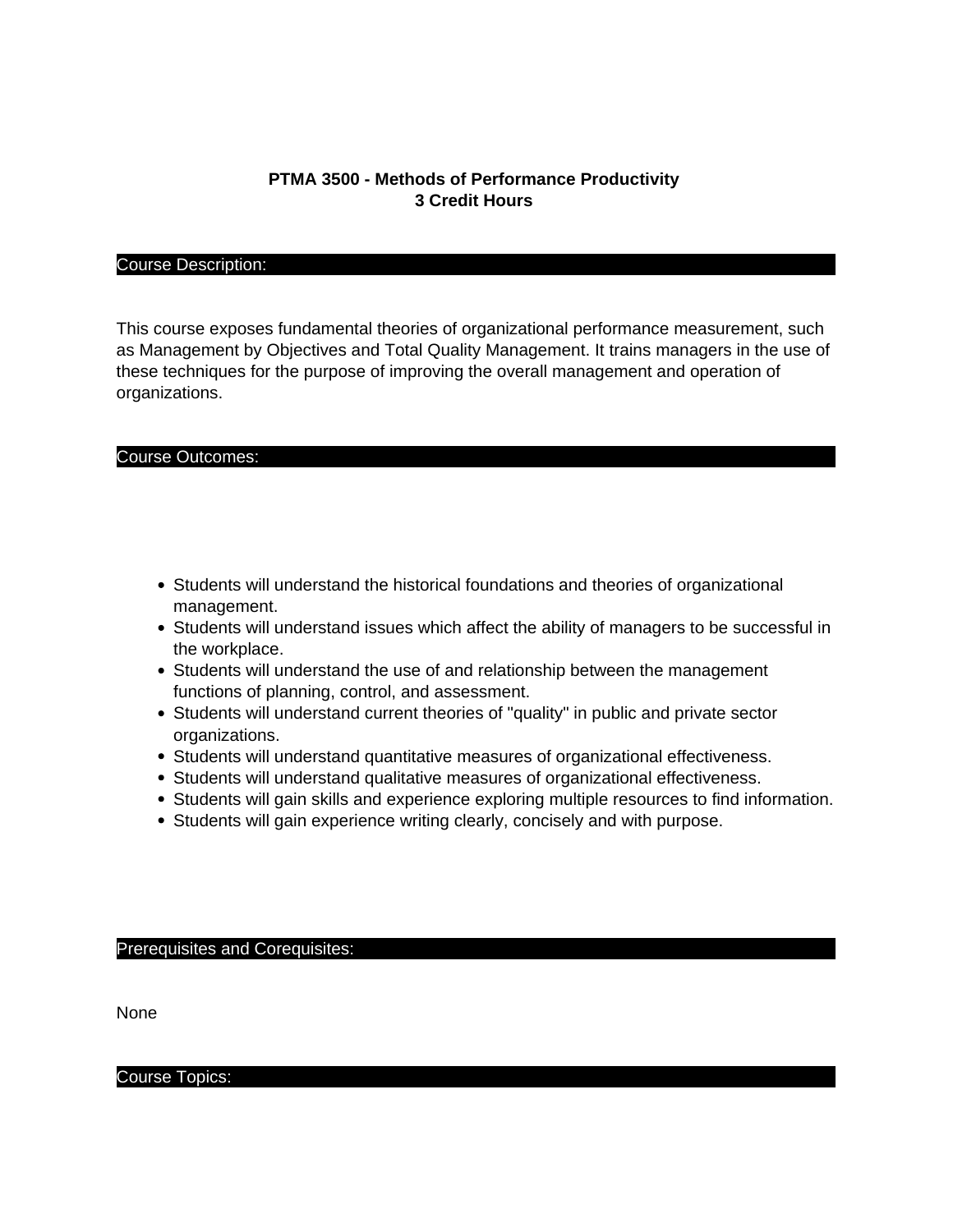- The Dynamic Management Environment
- New Approaches to Management
- Strategy and Value Creation
- The Focused Management Approach

## Specific Course Requirements:

Students should have access to the Internet, as well as a willingness to spend appropriate time in the "Class Site" participating in course activities.

Students must be committed to working independently with a willingness to share the product of their labors.

Students should also be prepared to read assigned material in preparation for class quizzes, assignments, case evaluations, and on-line discussions. A general rule of thumb for traditional classes is that for every one hour in class a student should spend 3-4 hours outside of class on homework and reading. For a 3 credit hour online class, students should devote at least 9 hours per week working on this course.

# Required Textbooks:

Please visit the [Virtual Bookstore](http://www.bkstr.com/tnecampusstore/home/en) to obtain textbook information for this course. Move your cursor over the "Books" link in the navigation bar and select "Textbooks & Course Materials." Select your Program, Term, Department, and Course; then select "Submit."

# Hardware and Software Requirements: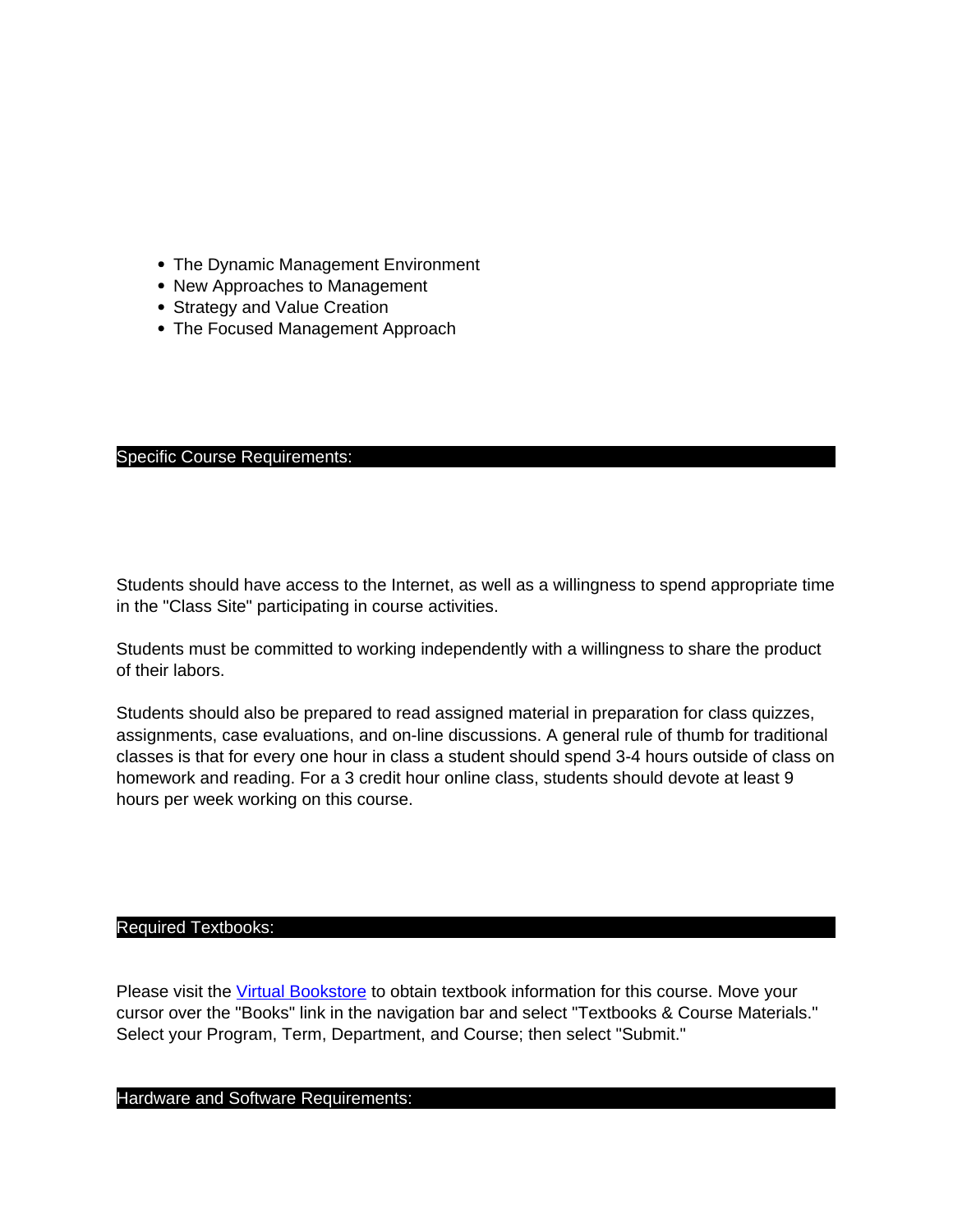Minimum hardware requirements can be found here.

Minimum software requirements can be found here.

**Common applications you might need:** To read a PDF file download the latest version of Adobe Reader here Don't have Microsoft Word? Explore an alternative OpenOffice here Accessing a PowerPoint file? Download the PowerPoint Viewer here Web Resources:

Purdue OWL Online Writing Lab (for APA, MLA, or Chicago style)

The Writing Center Online Writer's Handbook

# Student Resources:

- Technical support information can be found on the TN eCampus Help Desk page.
- Smarthinking virtual tutoring is available **FREE** of charge. to access Smarthinking, visit the course homepage and select Smarthinking under Course Resources. You also view sample sessions to see what Smarthinking offers and how it works.
- Information on other student issues or concerns can be located on the TN eCampus **Student Resources page.**

Instructor Information:

Please see "Instructor Information" in the Getting Started Module for instructor contact information, virtual office hours, and other communication information. You can expect to receive a response from the instructor within 24-48 hours unless notified of extenuating circumstances.

#### Testing Procedures:

All assessments will be conducted and completed within the Desire2Learn (D2L) Class Site.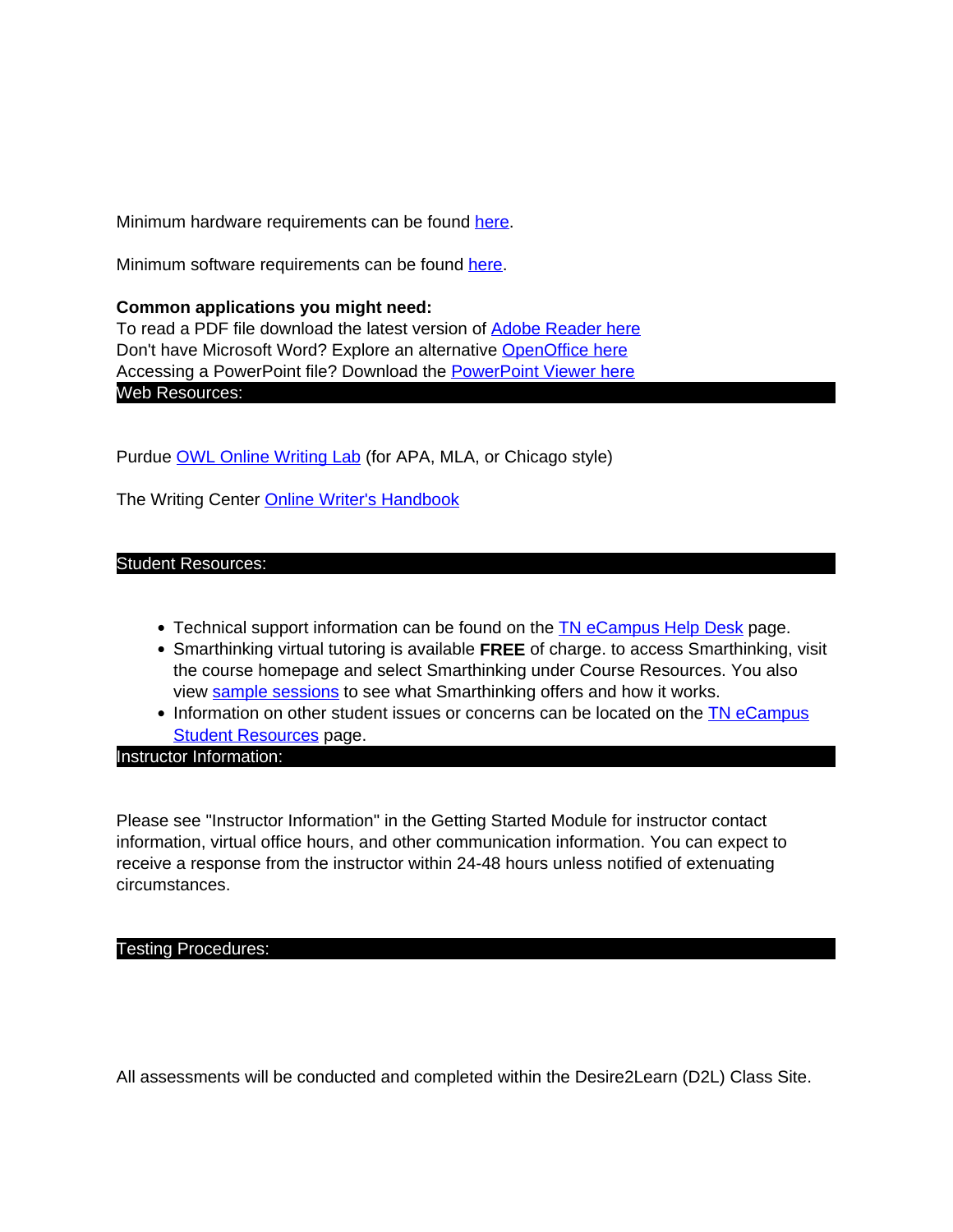#### Grading Procedures:

Total Points Available: 1000 POINTS Quizzes and assignments are used to assess students' familiarity with terms encountered in the readings. The ability to read critically and identify important terms and concepts is an important skill for managers. Book Review: Understanding Variation: The Key to Managing Chaos by Donald Wheeler. See specific assignment requirements under Course Content Link for Book Review. Study cases are assigned and completed by the student. Format instructions are provided in the assignment. Students are required to review the Reference Links provided in the course. The ability to analyze cases is a learned skill. The use of on-line discussions assures that the students interact with one another as they review and respond to questions concerning the content with which they are working. Students need to feel comfortable sharing ideas, understandings, and perspectives with peers in class. Discussion Boards are graded for effort, justification and analytical responses to questions or comments.

### Grading Scale:

| İΑ | 90-100% | 900-1000 points |
|----|---------|-----------------|
| lв | 80-89%  | 800-899 points  |
| Iс | 70-79%  | 700-799 points  |
| ID | 60-69%  | 600-699 points  |
| IF | 50-59%  | 500-599 points  |

| Assignments and Projects:      |           |
|--------------------------------|-----------|
| Quizzes (10 @ 20 pts each)     | $200$ pts |
| Assignments (10 @ 20 pts each) | $200$ pts |
| Mid-term                       | $100$ pts |
| Final Exam                     | $250$ pts |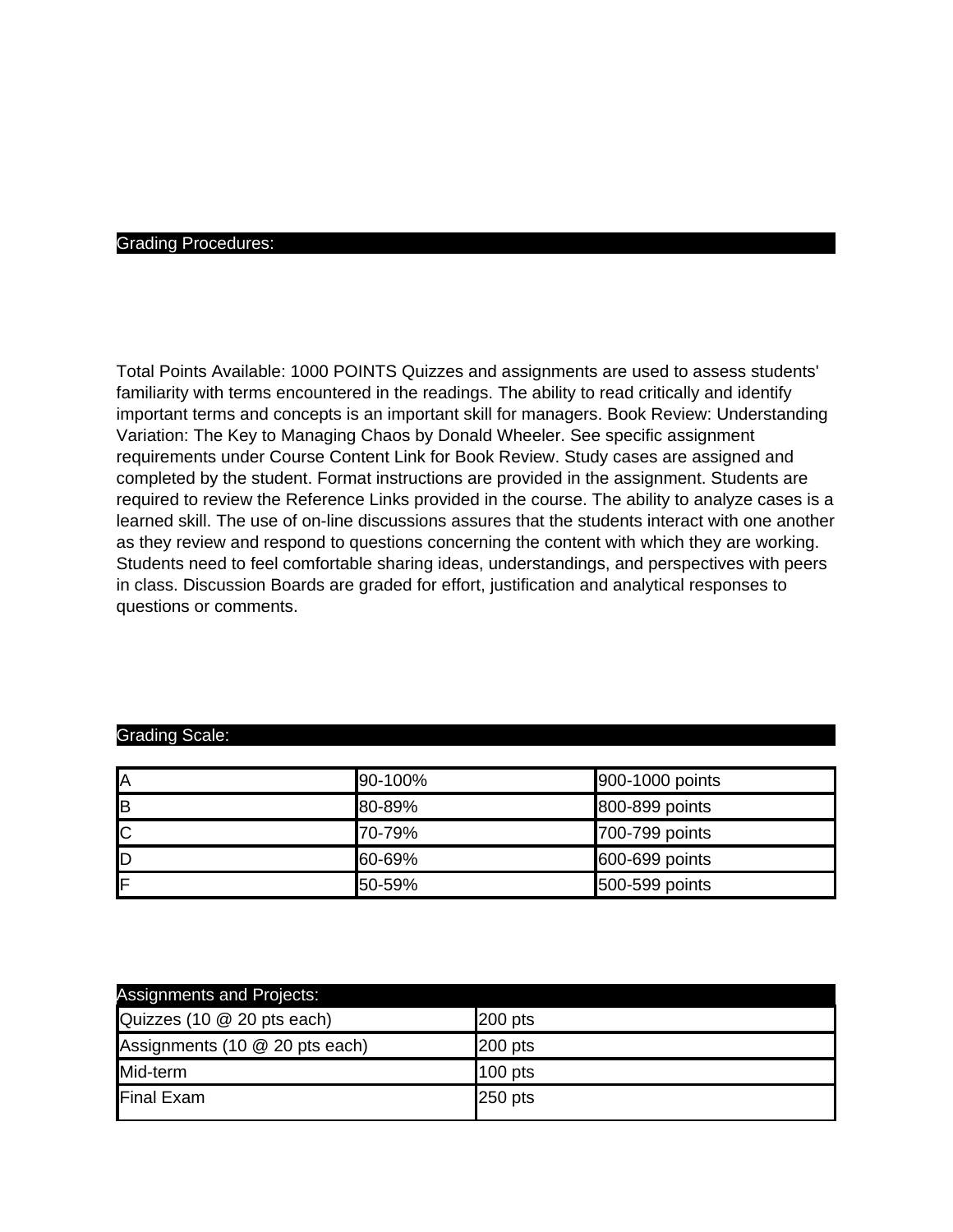| Participation       | $100$ pts  |
|---------------------|------------|
| <b>Book Review</b>  | $150$ pts  |
| <b>Total Points</b> | $1000$ pts |

## Class Participation:

Students are expected to communicate with the instructor as a learning resource, students must check the course bulletin board frequently for announcements, students must complete all assignments on time, and students must actively participate in threaded discussion events.

## Late Policy:

Late assignments will not be accepted.

## Course Ground Rules:

The following two statements (1., 2.) were derived from the TBR System-wide Student Rules document, released January 2012:

RULES OF THE TENNESSEE BOARD OF REGENTS STATE UNIVERSITY AND COMMUNITY COLLEGE SYSTEM OF TENNESSEE SYSTEMWIDE STUDENT RULES CHAPTER 0240-02-03 STUDENT CONDUCT AND DISCIPLINARY SANCTIONS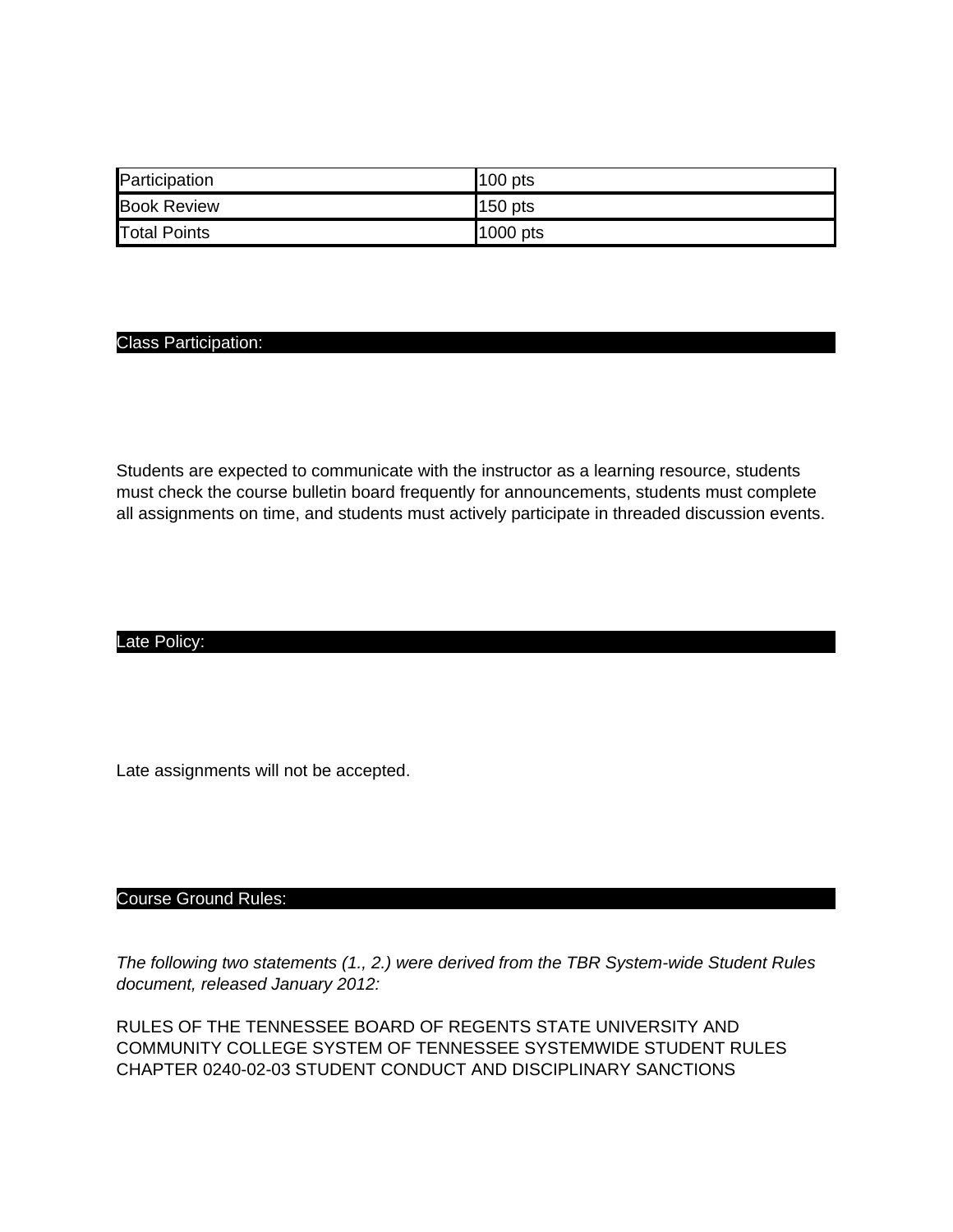# Read the document in its entirety here.

# **1. Standards of Conduct:**

• Students are required to adhere to the same professional, legal and ethical standards of conduct online as on campus. In addition, students should conform to generally accepted standards of "netiquette" while sending e-mail, posting comments to the discussion board, and while participating in other means of communicating online. Specifically, students should refrain from inappropriate and/or offensive language, comments and actions.

# **2.** Review the TN eCampus Academic Integrity/Academic Honesty Policy**:**

In their academic activities, students are expected to maintain high standards of honesty and integrity. Academic dishonesty is prohibited.

Such conduct includes, but is not limited to:

- an attempt by one or more students to use unauthorized information in the taking of an exam
- to submit as one's own work, themes, reports, drawings, laboratory notes, computer programs, or other products prepared by another person,
- or to knowingly assist another student in obtaining or using unauthorized materials.

Plagiarism, cheating, and other forms of academic dishonesty are prohibited.

Students guilty of academic misconduct, either directly or indirectly through participation or assistance, are subject to disciplinary action through the regular procedures of the student's home institution. Refer to the student handbook provided by your home institution to review the student conduct policy.

In addition to other possible disciplinary sanctions that may be imposed, the instructor has the authority to assign an "F" or zero for an activity or to assign an "F" for the course.

## **Other Course Rules:**

Students are expected to:

- Participate in all aspects of the course
- Communicate with other students
- Learn how to navigate in Brightspace
- Keep abreast of course announcements
- Use the assigned course management (Brightspace) email address rather than a personal email address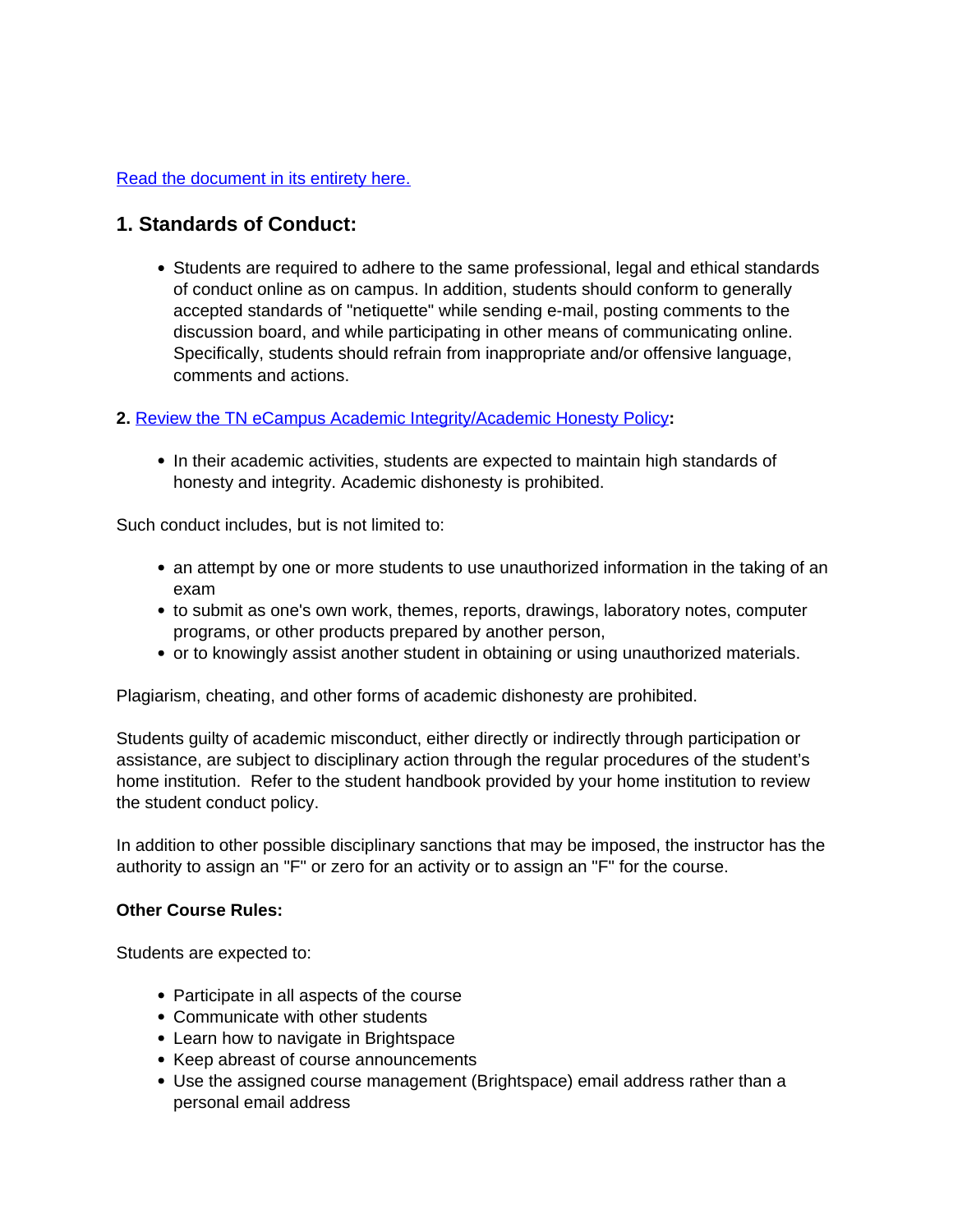- Address technical problems immediately:
	- Contact Technical Support
	- o View Term Calendar here
- Observe course netiquette at all times.

## Guidelines for Communications:

# **Email:**

- Always include a subject line.
- Remember without facial expressions some comments may be taken the wrong way. Be careful in wording your emails. Use of emoticons might be helpful in some cases.
- Use standard fonts.
- Do not send large attachments without permission.
- Special formatting such as centering, audio messages, tables, html, etc. should be avoided unless necessary to complete an assignment or other communication.
- Respect the privacy of other class members

# **Discussions:**

- Review the discussion threads thoroughly before entering the discussion. Be a lurker then a discussant.
- Try to maintain threads by using the "Reply" button rather starting a new topic.
- Do not make insulting or inflammatory statements to other members of the discussion group. Be respectful of other's ideas.
- Be patient and read the comments of other group members thoroughly before entering your remarks.
- Be cooperative with group leaders in completing assigned tasks.
- Be positive and constructive in group discussions.
- Respond in a thoughtful and timely manner.

## Library:

The Tennessee Virtual Library is available to all students enrolled in TN eCampus programs and courses. Links to library materials (such as electronic journals, databases, interlibrary loans, digital reserves, dictionaries, encyclopedias, maps, and librarian support) and Internet resources needed by learners to complete online assignments and as background reading will be included within the course modules. To access the Virtual Library, go to the course homepage and select the **Virtual Library** link under Course Resources.